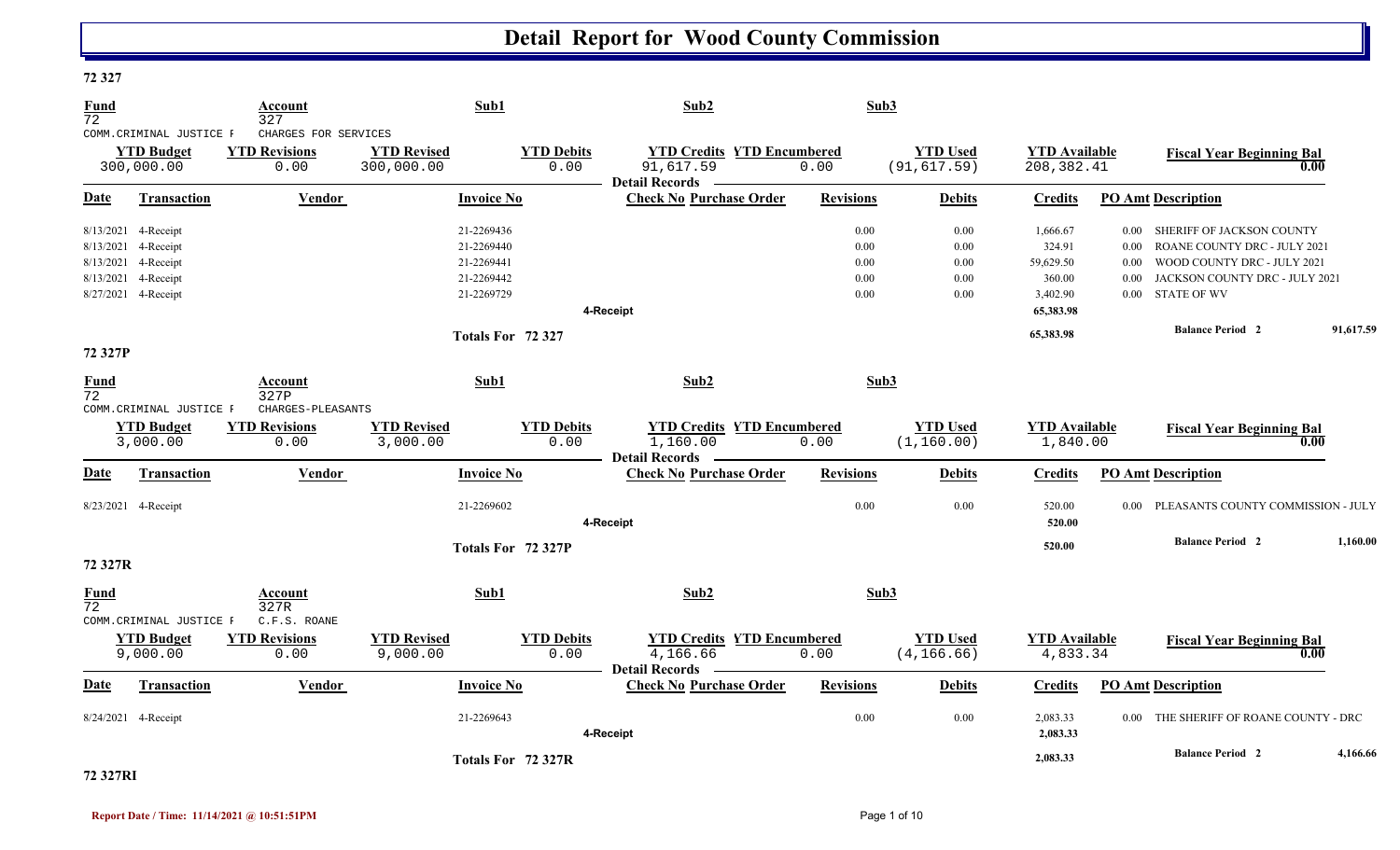| <b>Fund</b><br>$\overline{72}$ |                                                           | <b>Account</b><br>327RI                         |                                        | Sub1                                  | Sub2                                                                   | Sub3             |                                |                                     |                      |                                                                       |
|--------------------------------|-----------------------------------------------------------|-------------------------------------------------|----------------------------------------|---------------------------------------|------------------------------------------------------------------------|------------------|--------------------------------|-------------------------------------|----------------------|-----------------------------------------------------------------------|
|                                | COMM. CRIMINAL JUSTICE F<br><b>YTD Budget</b><br>3,000.00 | CHARGES-RITCHIE<br><b>YTD Revisions</b><br>0.00 | <b>YTD Revised</b><br>3,000.00         | <b>YTD Debits</b><br>0.00             | <b>YTD Credits YTD Encumbered</b><br>5,511.66<br><b>Detail Records</b> | 0.00             | <b>YTD Used</b><br>(5, 511.66) | <b>YTD</b> Available<br>(2, 511.66) |                      | <b>Fiscal Year Beginning Bal</b><br>0.00                              |
| Date                           | <b>Transaction</b>                                        | <b>Vendor</b>                                   |                                        | <b>Invoice No</b>                     | <b>Check No Purchase Order</b>                                         | <b>Revisions</b> | <b>Debits</b>                  | <b>Credits</b>                      |                      | <b>PO Amt Description</b>                                             |
| 8/23/2021                      | 4-Receipt<br>8/23/2021 4-Receipt                          |                                                 |                                        | 21-2269599<br>21-2269601<br>4-Receipt |                                                                        | 0.00<br>0.00     | 0.00<br>0.00                   | 2,083.33<br>455.00<br>2,538.33      | $0.00\,$<br>$0.00\,$ | THE SHERIFF OF RITCHIE COUNTY<br>THE SHERIFF OF RITCHIE COUNTY - JULY |
|                                |                                                           |                                                 |                                        | Totals For 72 327RI                   |                                                                        |                  |                                | 2,538.33                            |                      | <b>Balance Period 2</b><br>5,511.66                                   |
|                                | 72 401 40 9999                                            |                                                 |                                        |                                       |                                                                        |                  |                                |                                     |                      |                                                                       |
| <b>Fund</b><br>72              | COMM. CRIMINAL JUSTICE F                                  | Account<br>401<br>COUNTY COMMISSION             |                                        | Sub1<br>40<br>CONTRACTURAL SERVICES   | Sub2<br>9999<br>CREDIT CARD CLEARING                                   | Sub3             |                                |                                     |                      |                                                                       |
|                                | <b>YTD Budget</b>                                         | <b>YTD Revisions</b>                            | <b>YTD Revised</b>                     | <b>YTD Debits</b>                     | <b>YTD Credits YTD Encumbered</b>                                      |                  | <b>YTD Used</b>                | <b>YTD Available</b>                |                      | <b>Fiscal Year Beginning Bal</b>                                      |
|                                | 0.00                                                      | 0.00                                            | 0.00                                   | 2,158.21                              | 2,158.21<br><b>Detail Records</b>                                      | 0.00             | 0.00                           |                                     | 0.00                 | $\overline{\phantom{0}0.00}$                                          |
| Date                           | <b>Transaction</b>                                        | <b>Vendor</b>                                   |                                        | <b>Invoice No</b>                     | <b>Check No Purchase Order</b>                                         | <b>Revisions</b> | <b>Debits</b>                  | <b>Credits</b>                      |                      | <b>PO Amt Description</b>                                             |
| 8/9/2021                       | 2-Invoice                                                 | FIFTH THIRD BANK                                |                                        | 2021080572<br>2-Invoice               | 7935                                                                   | 0.00             | 2,158.21<br>2,158.21           | 0.00                                |                      | 0.00 PURCHASE CARD                                                    |
| 8/9/2021                       | 5-Journal Entry                                           | AMAZON                                          |                                        | 20210805004001                        | 84545                                                                  | 0.00             | $0.00\,$                       | 24.99                               |                      | (24.99) FAN FOR PLEASANTS CO. NEW OFFICE BR                           |
| 8/9/2021                       | 5-Journal Entry                                           | AMAZON                                          |                                        | 20210805005001                        | 84544                                                                  | 0.00             | 0.00                           | 177.02                              |                      | (177.02) SMEAD BOX OF 10 CLASSIFICATION DIVIE                         |
| 8/9/2021                       | 5-Journal Entry                                           | AMAZON                                          |                                        | 20210805009001                        | 84632                                                                  | 0.00             | 0.00                           | 238.50                              |                      | (238.50) INK CART, BUSINESS CARDS, PENS, RUBBI                        |
| 8/9/2021                       | 5-Journal Entry                                           | THE DULUTH MODEL                                |                                        | 20210805072001                        | 84637                                                                  | 0.00             | 0.00                           | 1,000.00                            |                      | $(1,000.00)$ BIPP TREATMENT TRAINING - WENDY S. $\&$                  |
| 8/9/2021<br>8/9/2021           | 5-Journal Entry                                           | <b>EPOSNOW</b><br><b>INTUIT</b>                 |                                        | 20210805007001<br>20210805008001      |                                                                        | 0.00<br>0.00     | 0.00<br>0.00                   | 54.00<br>74.90                      | 0.00<br>0.00         | BRENNA A SAMS-5407-EPOS NOW LLC<br>BRENNA A SAMS-5407-INTUIT          |
| 8/9/2021                       | 5-Journal Entry<br>5-Journal Entry                        |                                                 | PARKERSBURG UTILITY BOA 20210805041001 |                                       |                                                                        | 0.00             | 0.00                           | 104.62                              | 0.00                 | BARBARA JOHNSTON-3722-PARKERSBUR                                      |
| 8/9/2021                       | 5-Journal Entry                                           | <b>SASSI INSTITUTE</b>                          |                                        | 20210805006001                        | 84606                                                                  | 0.00             | 0.00                           | 422.00                              | (422.00)             | LARGE SETS ADULT SASSI TEST/PROFILE :                                 |
| 8/9/2021                       | 5-Journal Entry                                           |                                                 | WASTE MANAGEMENT OF W 20210805053001   |                                       |                                                                        | 0.00             | 0.00                           | 62.18                               | 0.00                 | WOOD CO FINANCE-4019-WASTE MGMT V                                     |
|                                |                                                           |                                                 |                                        |                                       | 5-Journal Entry                                                        |                  |                                | 2,158.21                            |                      |                                                                       |
|                                |                                                           |                                                 |                                        | Totals For 72 401 40 9999             |                                                                        |                  | 2,158.21                       | 2,158.21                            | (1,862.51)           | <b>Balance Period 2</b><br>0.00                                       |
|                                | 72 731 40 1531                                            |                                                 |                                        |                                       |                                                                        |                  |                                |                                     |                      |                                                                       |
| <b>Fund</b><br>72              | COMM. CRIMINAL JUSTICE F                                  | Account<br>731<br>COMMUNITY CORRECTIONS         |                                        | Sub1<br>40<br>CONTRACTURAL SERVICES   | Sub2<br>1531<br>WATER-DRC-WOOD                                         | Sub3             |                                |                                     |                      |                                                                       |
|                                | <b>YTD Budget</b>                                         | <b>YTD Revisions</b>                            | <b>YTD Revised</b>                     | <b>YTD Debits</b>                     | <b>YTD Credits YTD Encumbered</b>                                      |                  | <b>YTD Used</b>                | <b>YTD Available</b>                |                      | <b>Fiscal Year Beginning Bal</b>                                      |
|                                | 0.00                                                      | 0.00                                            | 0.00                                   | 104.62                                | 0.00                                                                   | 0.00             | (104.62)                       | (104.62)                            |                      | 0.00                                                                  |
|                                |                                                           |                                                 |                                        |                                       | <b>Detail Records</b>                                                  |                  |                                |                                     |                      |                                                                       |
| <b>Date</b>                    | <b>Transaction</b>                                        | Vendor                                          |                                        | <b>Invoice No</b>                     | <b>Check No Purchase Order</b>                                         | <b>Revisions</b> | <b>Debits</b>                  | <b>Credits</b>                      |                      | <b>PO Amt Description</b>                                             |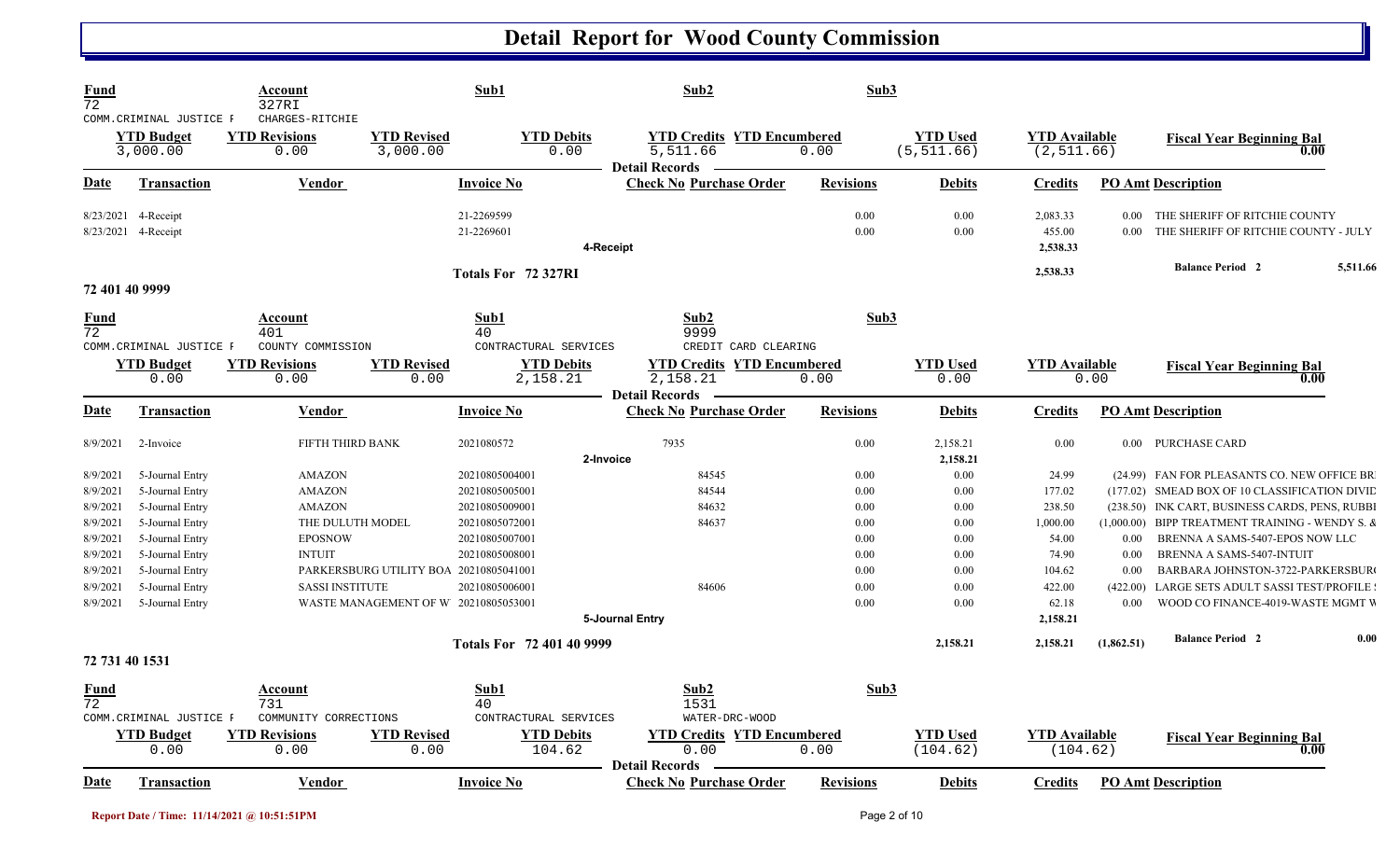|                                   |                                                            |                                                             |                                                                                           | <b>Detail Report for Wood County Commission</b>                                       |                      |                                        |                                    |                          |                                                                             |          |
|-----------------------------------|------------------------------------------------------------|-------------------------------------------------------------|-------------------------------------------------------------------------------------------|---------------------------------------------------------------------------------------|----------------------|----------------------------------------|------------------------------------|--------------------------|-----------------------------------------------------------------------------|----------|
| 8/9/2021                          | 5-Journal Entry                                            |                                                             | PARKERSBURG UTILITY BOA 20210805041001                                                    | 5-Journal Entry                                                                       | 0.00                 | 104.62<br>104.62                       | 0.00                               | 0.00                     | BARBARA JOHNSTON-3722-PARKERSBUR                                            |          |
| 72 731 40 211                     |                                                            |                                                             | Totals For 72 731 40 1531                                                                 |                                                                                       |                      | 104.62                                 |                                    |                          | <b>Balance Period 2</b>                                                     | 104.62   |
| <b>Fund</b><br>$\overline{72}$    |                                                            | Account<br>731                                              | Sub1<br>40                                                                                | Sub2<br>211                                                                           | Sub3                 |                                        |                                    |                          |                                                                             |          |
|                                   | COMM. CRIMINAL JUSTICE F<br><b>YTD Budget</b><br>24,000.00 | COMMUNITY CORRECTIONS<br><b>YTD Revisions</b><br>0.00       | CONTRACTURAL SERVICES<br><b>YTD Revised</b><br><b>YTD Debits</b><br>24,000.00<br>1,137.49 | TELEPHONES<br><b>YTD Credits YTD Encumbered</b><br>0.00<br><b>Detail Records</b>      | 0.00                 | <b>YTD Used</b><br>(1, 137.49)         | <b>YTD Available</b><br>22,862.51  |                          | <b>Fiscal Year Beginning Bal</b><br>0.00                                    |          |
| <b>Date</b>                       | <b>Transaction</b>                                         | <b>Vendor</b>                                               | <b>Invoice No</b>                                                                         | <b>Check No Purchase Order</b>                                                        | <b>Revisions</b>     | <b>Debits</b>                          | <b>Credits</b>                     |                          | <b>PO Amt Description</b>                                                   |          |
| 8/3/2021<br>8/3/2021<br>8/24/2021 | 2-Invoice<br>2-Invoice<br>2-Invoice                        | <b>SUDDENLINK</b><br><b>SUDDENLINK</b><br><b>SUDDENLINK</b> | 08112021A<br>08112021A<br>09222021                                                        | 7924<br>7924<br>7947<br>2-Invoice                                                     | 0.00<br>0.00<br>0.00 | 243.40<br>649.92<br>244.17<br>1,137.49 | 0.00<br>0.00<br>0.00               | 0.00<br>0.00<br>$0.00\,$ | ACCT NO 07713-102602-02-9<br>ACCT NO 07712-114539-01-4<br>07713-102602-02-9 |          |
|                                   | 72 731 40 211W                                             |                                                             | Totals For 72 731 40 211                                                                  |                                                                                       |                      | 1,137.49                               |                                    |                          | <b>Balance Period 2</b>                                                     | 1,137.49 |
| $\frac{Fund}{72}$                 |                                                            | Account<br>731                                              | Sub1<br>40                                                                                | Sub2<br><b>211W</b>                                                                   | Sub3                 |                                        |                                    |                          |                                                                             |          |
|                                   | COMM. CRIMINAL JUSTICE F<br><b>YTD Budget</b><br>0.00      | COMMUNITY CORRECTIONS<br><b>YTD Revisions</b><br>0.00       | CONTRACTURAL SERVICES<br><b>YTD Revised</b><br><b>YTD Debits</b><br>930.28<br>0.00        | TELEPHONES-WOOD<br><b>YTD Credits YTD Encumbered</b><br>0.00<br><b>Detail Records</b> | 0.00                 | <b>YTD Used</b><br>(930.28)            | <b>YTD Available</b><br>(930.28)   |                          | <b>Fiscal Year Beginning Bal</b><br>0.00                                    |          |
| Date                              | <b>Transaction</b>                                         | <b>Vendor</b>                                               | <b>Invoice No</b>                                                                         | <b>Check No Purchase Order</b>                                                        | <b>Revisions</b>     | <b>Debits</b>                          | <b>Credits</b>                     |                          | <b>PO Amt Description</b>                                                   |          |
| 8/3/2021<br>8/24/2021             | 2-Invoice<br>2-Invoice                                     | <b>VERIZON WIRELESS</b><br><b>VERIZON WIRELESS</b>          | 9883552264<br>9885722362                                                                  | 7926<br>7949<br>2-Invoice                                                             | 0.00<br>$0.00\,$     | 309.25<br>621.03<br>930.28             | 0.00<br>0.00                       | $0.00\,$                 | ACCT NO 52260555-00001<br>0.00 522606555-00001                              |          |
|                                   | 72 731 40 213 1345                                         |                                                             | Totals For 72 731 40 211W                                                                 |                                                                                       |                      | 930.28                                 |                                    |                          | <b>Balance Period 2</b>                                                     | 930.28   |
| <u>Fund</u><br>$\overline{72}$    | COMM. CRIMINAL JUSTICE F                                   | <b>Account</b><br>731<br>COMMUNITY CORRECTIONS              | Sub1<br>40<br>CONTRACTURAL SERVICES                                                       | Sub2<br>213<br>${\tt UTILITIES}$                                                      | Sub3<br>1345         | ELECTRIC-DRC WOOD                      |                                    |                          |                                                                             |          |
|                                   | <b>YTD Budget</b><br>14,000.00                             | <b>YTD Revisions</b><br>0.00                                | <b>YTD Revised</b><br><b>YTD Debits</b><br>2,824.64<br>14,000.00                          | <b>YTD Credits YTD Encumbered</b><br>0.00<br><b>Detail Records</b>                    | 0.00                 | <b>YTD Used</b><br>(2,824.64)          | <b>YTD Available</b><br>11, 175.36 |                          | <b>Fiscal Year Beginning Bal</b><br>0.00                                    |          |
| Date                              | <b>Transaction</b>                                         | <b>Vendor</b>                                               | <b>Invoice No</b>                                                                         | <b>Check No Purchase Order</b>                                                        | <b>Revisions</b>     | <b>Debits</b>                          | <b>Credits</b>                     |                          | <b>PO Amt Description</b>                                                   |          |
|                                   | 8/10/2021 2-Invoice<br>8/10/2021 2-Invoice                 | <b>MON POWER</b><br><b>MON POWER</b>                        | 08172021A<br>08172021A                                                                    | 7931<br>7931                                                                          | $0.00\,$<br>$0.00\,$ | 183.75<br>304.74                       | 0.00<br>0.00                       |                          | 0.00 ACCT NO 110 115 846 013<br>0.00 ACCT NO 110 115 641 562                |          |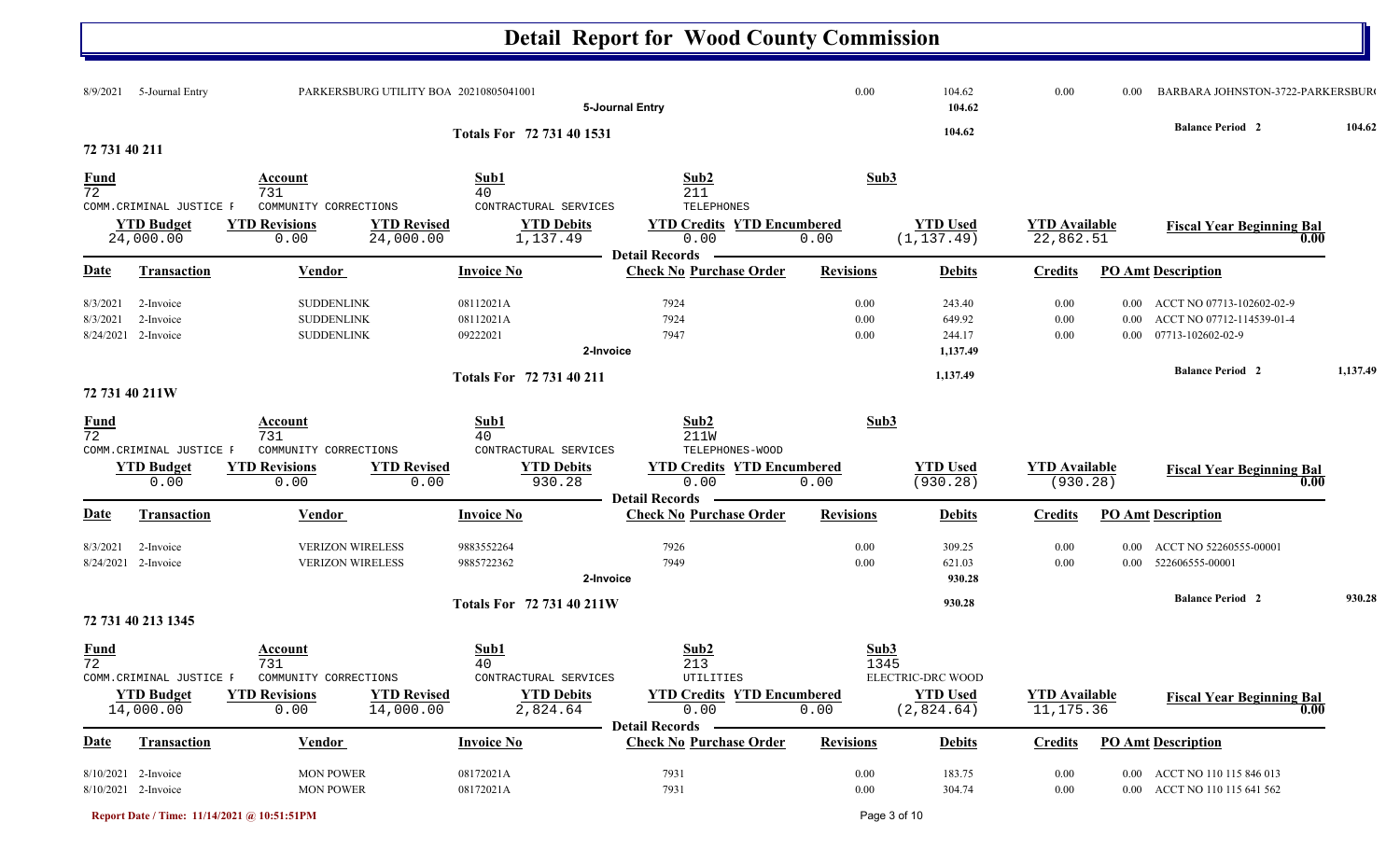|                   |                          |                       |                    |                                | <b>Detail Report for Wood County Commission</b>         |                  |                    |                      |          |                                  |          |
|-------------------|--------------------------|-----------------------|--------------------|--------------------------------|---------------------------------------------------------|------------------|--------------------|----------------------|----------|----------------------------------|----------|
|                   | 8/10/2021 2-Invoice      | <b>MON POWER</b>      | 08172021A          |                                | 7931                                                    | 0.00             | 162.97             | 0.00                 | $0.00\,$ | ACCT NO 110 113 900 804          |          |
| 8/10/2021         | 2-Invoice                | <b>MON POWER</b>      | 08172021A          |                                | 7931                                                    | 0.00             | 593.57             | 0.00                 | 0.00     | ACCT NO 110 113 966 938          |          |
| 8/10/2021         | 2-Invoice                | <b>MON POWER</b>      | 08172021A          |                                | 7931                                                    | 0.00             | 57.24              | 0.00                 | $0.00\,$ | ACCT NO 110 113 900 796          |          |
| 8/10/2021         | 2-Invoice                | <b>MON POWER</b>      | 08172021A          |                                | 7931                                                    | 0.00             | 107.09             | 0.00                 | 0.00     | ACCT NO 110 113 897 505          |          |
| 8/10/2021         | 2-Invoice                | <b>MON POWER</b>      | 08172021A          |                                | 7931                                                    | 0.00             | 86.62              | 0.00                 | 0.00     | ACCT NO 110 111 329 733          |          |
|                   |                          |                       |                    | 2-Invoice                      |                                                         |                  | 1,495.98           |                      |          |                                  |          |
|                   |                          |                       |                    | Totals For 72 731 40 213 1345  |                                                         |                  | 1,495.98           |                      |          | <b>Balance Period 2</b>          | 2,824.64 |
|                   | 72 731 40 213 1345P      |                       |                    |                                |                                                         |                  |                    |                      |          |                                  |          |
| <b>Fund</b>       |                          | Account               | Sub1               |                                | Sub2                                                    | Sub3             |                    |                      |          |                                  |          |
| $\overline{72}$   |                          | 731                   | 40                 |                                | 213                                                     | 1345P            |                    |                      |          |                                  |          |
|                   | COMM. CRIMINAL JUSTICE F | COMMUNITY CORRECTIONS |                    | CONTRACTURAL SERVICES          | UTILITIES                                               |                  | ELECTRIC-PLEASANTS |                      |          |                                  |          |
|                   | <b>YTD Budget</b>        | <b>YTD Revisions</b>  | <b>YTD Revised</b> | <b>YTD Debits</b>              | <b>YTD Credits YTD Encumbered</b>                       |                  | <b>YTD Used</b>    | <b>YTD</b> Available |          | <b>Fiscal Year Beginning Bal</b> |          |
|                   | 0.00                     | 0.00                  | 0.00               | 179.85                         | 0.00<br><b>Detail Records</b>                           | 0.00             | (179.85)           | (179.85)             |          | 0.00                             |          |
| Date              | Transaction              | <b>Vendor</b>         | <b>Invoice No</b>  |                                | <b>Check No Purchase Order</b>                          | <b>Revisions</b> | <b>Debits</b>      | <b>Credits</b>       |          | <b>PO Amt Description</b>        |          |
| 8/3/2021          | 2-Invoice                | <b>MON POWER</b>      | 08092021B          |                                | 7922                                                    | 0.00             | 87.01              | 0.00                 | 0.00     | ACCT NO 110 149 569 656          |          |
| 8/24/2021         | 2-Invoice                | <b>MON POWER</b>      | 09072021           |                                | 7946                                                    | 0.00             | 92.84              | 0.00                 | $0.00\,$ | 110 149 569 656                  |          |
|                   |                          |                       |                    | 2-Invoice                      |                                                         |                  | 179.85             |                      |          |                                  |          |
|                   |                          |                       |                    |                                |                                                         |                  |                    |                      |          |                                  |          |
|                   |                          |                       |                    | Totals For 72 731 40 213 1345P |                                                         |                  | 179.85             |                      |          | <b>Balance Period 2</b>          | 179.85   |
|                   | 72 731 40 213 1347       |                       |                    |                                |                                                         |                  |                    |                      |          |                                  |          |
|                   |                          | <b>Account</b>        | Sub1               |                                | Sub2                                                    | Sub3             |                    |                      |          |                                  |          |
| $\frac{Fund}{72}$ |                          | 731                   | 40                 |                                | 213                                                     | 1347             |                    |                      |          |                                  |          |
|                   | COMM. CRIMINAL JUSTICE F | COMMUNITY CORRECTIONS |                    | CONTRACTURAL SERVICES          | UTILITIES                                               |                  | ELECTRIC-DRC-ROANE |                      |          |                                  |          |
|                   | <b>YTD Budget</b>        | <b>YTD Revisions</b>  | <b>YTD Revised</b> | <b>YTD Debits</b>              | <b>YTD Credits YTD Encumbered</b>                       |                  | <b>YTD Used</b>    | <b>YTD</b> Available |          | <b>Fiscal Year Beginning Bal</b> |          |
|                   | 0.00                     | 0.00                  | 0.00               | 400.99                         | 0.00                                                    | 0.00             | (400.99)           | (400.99)             |          | 0.00                             |          |
| Date              | Transaction              | <b>Vendor</b>         | <b>Invoice No</b>  |                                | <b>Detail Records</b><br><b>Check No Purchase Order</b> | <b>Revisions</b> | <b>Debits</b>      | <b>Credits</b>       |          | <b>PO Amt Description</b>        |          |
| 8/3/2021          | 2-Invoice                | <b>MON POWER</b>      | 08092021B          |                                | 7922                                                    | 0.00             | 180.38             | 0.00                 | $0.00\,$ | ACCT NO 110 083 487 907          |          |
| 8/24/2021         | 2-Invoice                | <b>MON POWER</b>      | 09012021           |                                | 7946                                                    | 0.00             | 220.61             | $0.00\,$             |          | 0.00 110 083 487 907             |          |
|                   |                          |                       |                    | 2-Invoice                      |                                                         |                  | 400.99             |                      |          |                                  |          |
|                   |                          |                       |                    | Totals For 72 731 40 213 1347  |                                                         |                  | 400.99             |                      |          | <b>Balance Period 2</b>          | 400.99   |
|                   | 72 731 40 213 1348       |                       |                    |                                |                                                         |                  |                    |                      |          |                                  |          |
|                   |                          | <b>Account</b>        | Sub1               |                                | Sub2                                                    | Sub3             |                    |                      |          |                                  |          |
| $\frac{Fund}{72}$ |                          | 731                   | 40                 |                                | 213                                                     | 1348             |                    |                      |          |                                  |          |
|                   | COMM. CRIMINAL JUSTICE F | COMMUNITY CORRECTIONS |                    | CONTRACTURAL SERVICES          | UTILITIES                                               |                  | GAS-DRC-WOOD       |                      |          |                                  |          |
|                   | <b>YTD Budget</b>        | <b>YTD Revisions</b>  | <b>YTD Revised</b> | <b>YTD Debits</b>              | <b>YTD Credits YTD Encumbered</b>                       |                  | <b>YTD</b> Used    | <b>YTD Available</b> |          | <b>Fiscal Year Beginning Bal</b> |          |
|                   | 0.00                     | 0.00                  | 0.00               | 217.66                         | 0.00                                                    | 0.00             | (217.66)           | (217.66)             |          | 0.00                             |          |
|                   |                          |                       |                    |                                | <b>Detail Records</b>                                   |                  |                    |                      |          |                                  |          |
| Date              | <b>Transaction</b>       | Vendor                | <b>Invoice No</b>  |                                | <b>Check No Purchase Order</b>                          | <b>Revisions</b> | <b>Debits</b>      | <b>Credits</b>       |          | <b>PO</b> Amt Description        |          |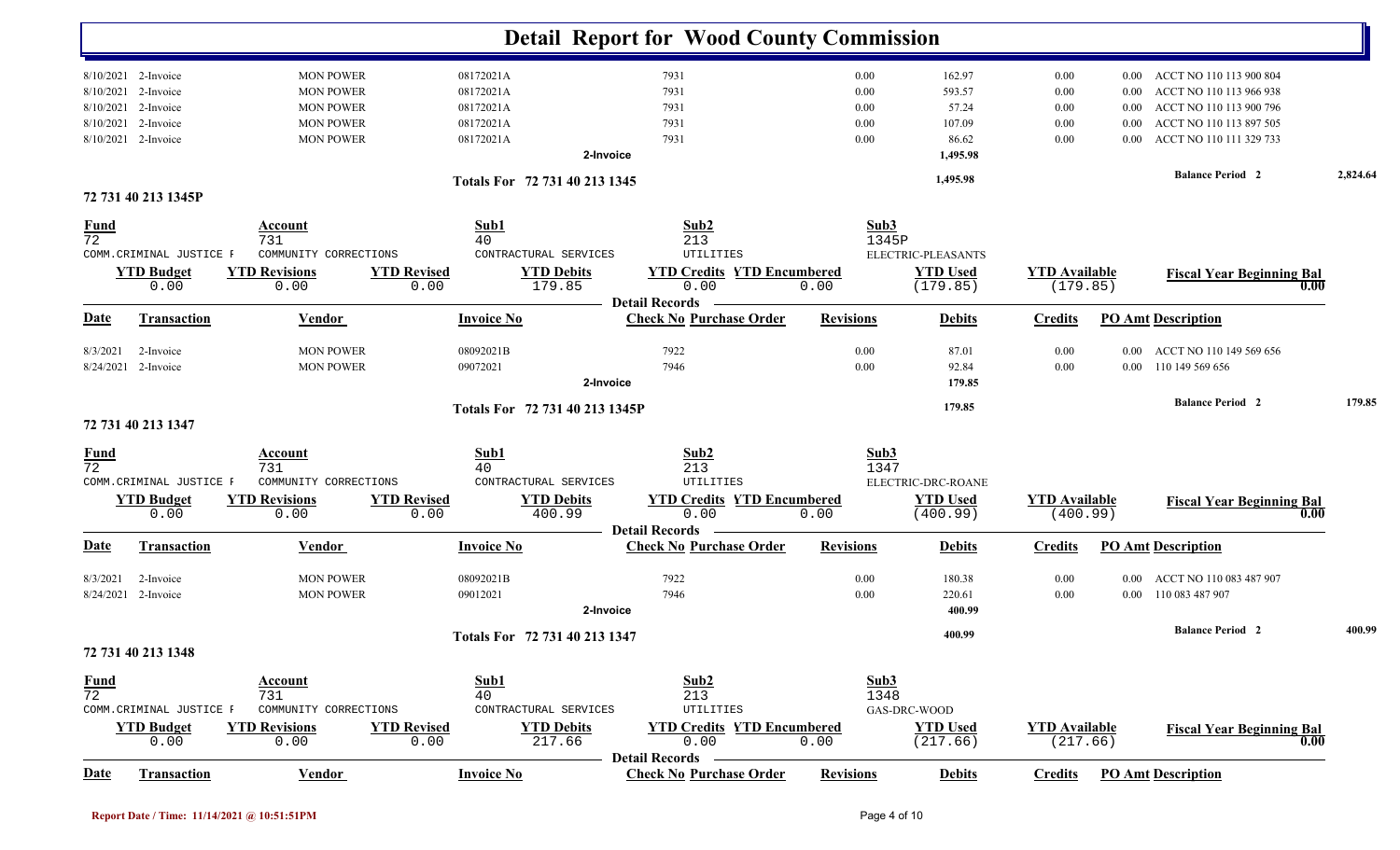|                                |                                                       |                                                                                                      |                                                                           | <b>Detail Report for Wood County Commission</b>                                                |                       |                                                    |                      |          |                                          |        |
|--------------------------------|-------------------------------------------------------|------------------------------------------------------------------------------------------------------|---------------------------------------------------------------------------|------------------------------------------------------------------------------------------------|-----------------------|----------------------------------------------------|----------------------|----------|------------------------------------------|--------|
|                                | 8/17/2021 2-Invoice                                   | <b>DOMINION HOPE</b>                                                                                 | 08182021B                                                                 | 7938<br>2-Invoice                                                                              | 0.00                  | 3.77<br>3.77                                       | 0.00                 | $0.00\,$ | ACCT NO 5 5000 6584 1000                 |        |
|                                | 72 731 40 213 1348P                                   |                                                                                                      | Totals For 72 731 40 213 1348                                             |                                                                                                |                       | 3.77                                               |                      |          | <b>Balance Period 2</b>                  | 217.66 |
| <b>Fund</b><br>$\overline{72}$ | COMM. CRIMINAL JUSTICE F<br><b>YTD Budget</b><br>0.00 | Account<br>731<br>COMMUNITY CORRECTIONS<br><b>YTD Revisions</b><br><b>YTD Revised</b><br>0.00        | Sub1<br>40<br>CONTRACTURAL SERVICES<br><b>YTD Debits</b><br>55.86<br>0.00 | Sub2<br>213<br>UTILITIES<br><b>YTD Credits YTD Encumbered</b><br>0.00<br><b>Detail Records</b> | Sub3<br>1348P<br>0.00 | <b>GAS-PLEASANTS</b><br><b>YTD Used</b><br>(55.86) | <b>YTD Available</b> | (55.86)  | <b>Fiscal Year Beginning Bal</b><br>0.00 |        |
| Date                           | <b>Transaction</b>                                    | <b>Vendor</b>                                                                                        | <b>Invoice No</b>                                                         | <b>Check No Purchase Order</b>                                                                 | <b>Revisions</b>      | <b>Debits</b>                                      | <b>Credits</b>       |          | <b>PO Amt Description</b>                |        |
|                                | 8/10/2021 2-Invoice                                   | <b>DOMINION HOPE</b>                                                                                 | 08122021                                                                  | 7930<br>2-Invoice                                                                              | 0.00                  | 7.68<br>7.68                                       | 0.00                 | $0.00\,$ | ACCT NO 5 1800 1592 5335                 |        |
|                                | 72 731 40 213 1350                                    |                                                                                                      | Totals For 72 731 40 213 1348P                                            |                                                                                                |                       | 7.68                                               |                      |          | <b>Balance Period 2</b>                  | 55.86  |
| <b>Fund</b><br>$\overline{72}$ | COMM. CRIMINAL JUSTICE F<br><b>YTD Budget</b><br>0.00 | <b>Account</b><br>731<br>COMMUNITY CORRECTIONS<br><b>YTD Revisions</b><br><b>YTD Revised</b><br>0.00 | Sub1<br>40<br>CONTRACTURAL SERVICES<br><b>YTD Debits</b><br>0.00<br>33.70 | Sub2<br>213<br>UTILITIES<br><b>YTD Credits YTD Encumbered</b><br>0.00<br><b>Detail Records</b> | Sub3<br>1350<br>0.00  | <b>GAS-DRC-ROANE</b><br><b>YTD Used</b><br>(33.70) | <b>YTD Available</b> | (33.70)  | <b>Fiscal Year Beginning Bal</b><br>0.00 |        |
| <b>Date</b>                    | <b>Transaction</b>                                    | <b>Vendor</b>                                                                                        | <b>Invoice No</b>                                                         | <b>Check No Purchase Order</b>                                                                 | <b>Revisions</b>      | <b>Debits</b>                                      | <b>Credits</b>       |          | <b>PO Amt Description</b>                |        |
| 8/3/2021                       | 2-Invoice                                             | MOUNTAINEER GAS COMPAI 08092021                                                                      |                                                                           | 7923<br>2-Invoice                                                                              | 0.00                  | 33.70<br>33.70                                     | 0.00                 | 0.00     | ACCT NO 201518-485549                    |        |
|                                | 72 731 40 213 1353                                    |                                                                                                      | Totals For 72 731 40 213 1350                                             |                                                                                                |                       | 33.70                                              |                      |          | <b>Balance Period 2</b>                  | 33.70  |
| $\frac{Fund}{72}$              | COMM. CRIMINAL JUSTICE F<br><b>YTD Budget</b><br>0.00 | <b>Account</b><br>731<br>COMMUNITY CORRECTIONS<br><b>YTD Revised</b><br><b>YTD Revisions</b><br>0.00 | Sub1<br>40<br>CONTRACTURAL SERVICES<br><b>YTD Debits</b><br>0.00<br>67.04 | Sub2<br>213<br>UTILITIES<br><b>YTD Credits YTD Encumbered</b><br>0.00<br>Detail Records —      | Sub3<br>1353<br>0.00  | WATER-DRC-ROANE<br><b>YTD Used</b><br>(67.04)      | <b>YTD</b> Available | (67.04)  | <b>Fiscal Year Beginning Bal</b><br>0.00 |        |
| <b>Date</b>                    | <b>Transaction</b>                                    | <b>Vendor</b>                                                                                        | <b>Invoice No</b>                                                         | <b>Check No Purchase Order</b>                                                                 | <b>Revisions</b>      | <b>Debits</b>                                      | <b>Credits</b>       |          | <b>PO Amt Description</b>                |        |
|                                | 8/10/2021 2-Invoice                                   | CITY OF SPENCER WATERWC 08202021                                                                     |                                                                           | 7932<br>2-Invoice                                                                              | 0.00                  | 31.44<br>31.44                                     | $0.00\,$             |          | 0.00 ACCT NO 001-005-000566-006          |        |
|                                |                                                       |                                                                                                      | Totals For 72 731 40 213 1353                                             |                                                                                                |                       | 31.44                                              |                      |          | <b>Balance Period 2</b>                  | 67.04  |

#### **72 731 40 214J**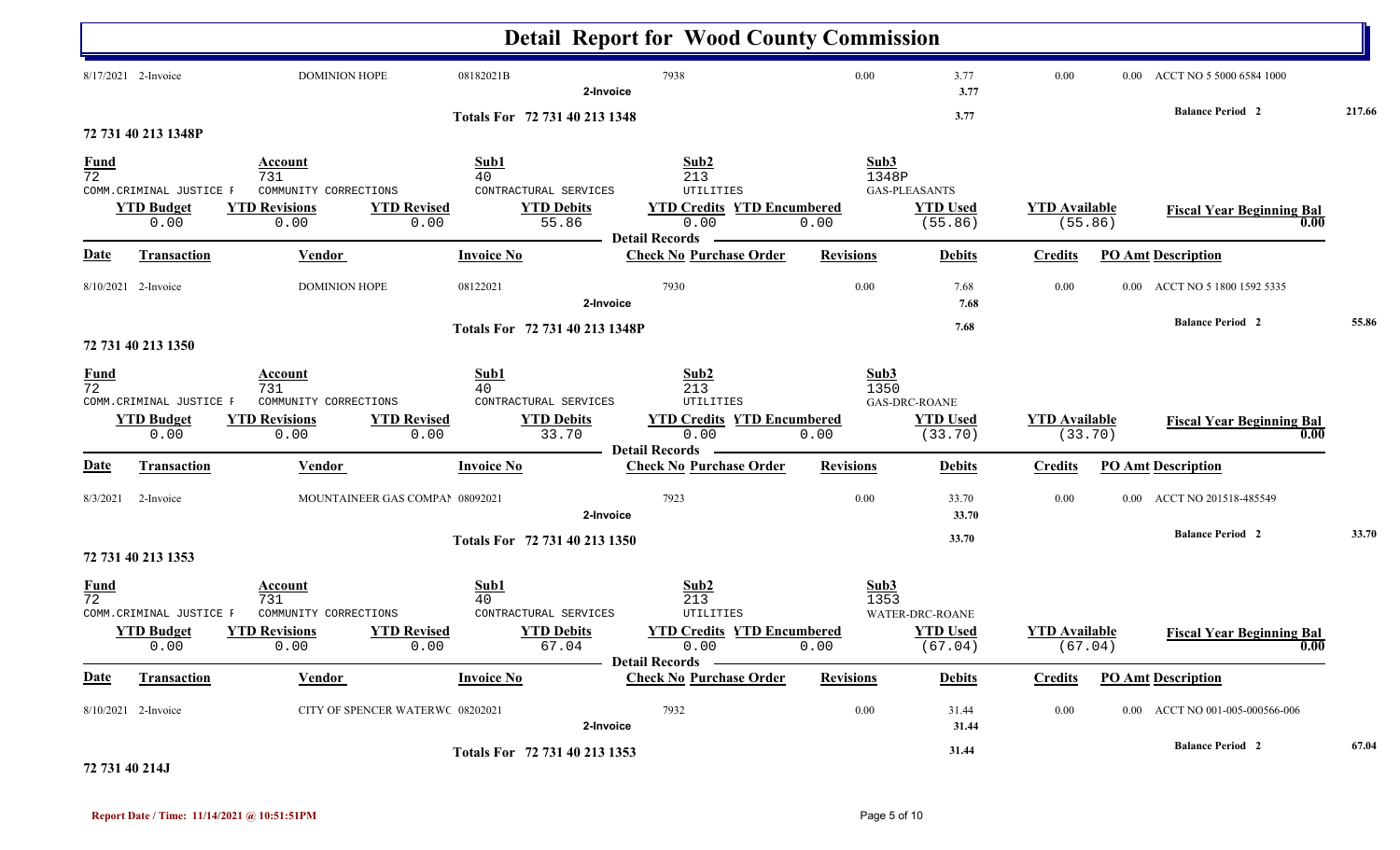| $\frac{Fund}{72}$ |                                                       | Account<br>731                                        |                               | Sub1<br>40                                           | Sub2<br>214J                                                                         | Sub3             |                                |                                     |      |                                          |          |
|-------------------|-------------------------------------------------------|-------------------------------------------------------|-------------------------------|------------------------------------------------------|--------------------------------------------------------------------------------------|------------------|--------------------------------|-------------------------------------|------|------------------------------------------|----------|
|                   | COMM. CRIMINAL JUSTICE F<br><b>YTD Budget</b><br>0.00 | COMMUNITY CORRECTIONS<br><b>YTD Revisions</b><br>0.00 | <b>YTD Revised</b><br>0.00    | CONTRACTURAL SERVICES<br><b>YTD Debits</b><br>175.48 | TRAVEL-JACKSON<br><b>YTD Credits YTD Encumbered</b><br>0.00<br><b>Detail Records</b> | 0.00             | <b>YTD Used</b><br>(175.48)    | <b>YTD Available</b><br>(175.48)    |      | <b>Fiscal Year Beginning Bal</b><br>0.00 |          |
| <b>Date</b>       | <b>Transaction</b>                                    | <b>Vendor</b>                                         |                               | <b>Invoice No</b>                                    | <b>Check No Purchase Order</b>                                                       | <b>Revisions</b> | <b>Debits</b>                  | <b>Credits</b>                      |      | <b>PO Amt Description</b>                |          |
|                   | 8/17/2021 2-Invoice                                   | <b>TAYLOR BOWEN</b>                                   |                               | 08042021                                             | 7936<br>2-Invoice                                                                    | 0.00             | 87.74<br>87.74                 | 0.00                                |      | 0.00 MILEAGE                             |          |
|                   | 72 731 40 214P                                        |                                                       |                               | Totals For 72 731 40 214J                            |                                                                                      |                  | 87.74                          |                                     |      | <b>Balance Period 2</b>                  | 175.48   |
| <b>Fund</b><br>72 | COMM. CRIMINAL JUSTICE F                              | Account<br>731<br>COMMUNITY CORRECTIONS               |                               | Sub1<br>40<br>CONTRACTURAL SERVICES                  | Sub2<br>214P<br>TRAVEL-PLEASANTS                                                     | Sub3             |                                |                                     |      |                                          |          |
|                   | <b>YTD Budget</b><br>0.00                             | <b>YTD Revisions</b><br>0.00                          | <b>YTD Revised</b><br>0.00    | <b>YTD Debits</b><br>85.60                           | <b>YTD Credits YTD Encumbered</b><br>0.00<br><b>Detail Records</b>                   | 0.00             | <b>YTD Used</b><br>(85.60)     | <b>YTD</b> Available<br>(85.60)     |      | <b>Fiscal Year Beginning Bal</b><br>0.00 |          |
| <b>Date</b>       | <b>Transaction</b>                                    | Vendor                                                |                               | <b>Invoice No</b>                                    | <b>Check No Purchase Order</b>                                                       | <b>Revisions</b> | <b>Debits</b>                  | <b>Credits</b>                      |      | <b>PO Amt Description</b>                |          |
|                   | 8/31/2021 2-Invoice                                   | <b>BOLINGER JESSICA L</b>                             |                               | 0527201A                                             | 7953<br>2-Invoice                                                                    | 0.00             | 85.60<br>85.60                 | 0.00                                |      | 0.00 MILEAGE                             |          |
| 72 731 40 219     |                                                       |                                                       |                               | Totals For 72 731 40 214P                            |                                                                                      |                  | 85.60                          |                                     |      | <b>Balance Period 2</b>                  | 85.60    |
| $\frac{Fund}{72}$ | COMM.CRIMINAL JUSTICE F                               | Account<br>731<br>COMMUNITY CORRECTIONS               |                               | Sub1<br>40<br>CONTRACTURAL SERVICES                  | Sub2<br>219<br>BLDGS/EQUIP RENT                                                      | Sub3             |                                |                                     |      |                                          |          |
|                   | <b>YTD Budget</b><br>0.00                             | <b>YTD Revisions</b><br>0.00                          | <b>YTD Revised</b><br>0.00    | <b>YTD Debits</b><br>3,450.00                        | <b>YTD Credits YTD Encumbered</b><br>0.00<br><b>Detail Records</b>                   | 0.00             | <b>YTD Used</b><br>(3, 450.00) | <b>YTD Available</b><br>(3, 450.00) |      | <b>Fiscal Year Beginning Bal</b><br>0.00 |          |
| <u>Date</u>       | <b>Transaction</b>                                    | <b>Vendor</b>                                         |                               | <b>Invoice No</b>                                    | <b>Check No Purchase Order</b>                                                       | <b>Revisions</b> | <b>Debits</b>                  | <b>Credits</b>                      |      | <b>PO Amt Description</b>                |          |
|                   | 8/24/2021 2-Invoice                                   |                                                       | WOOD COUNTY COMMISSIOI 082021 |                                                      | 7952<br>2-Invoice                                                                    | 0.00             | 1,725.00<br>1,725.00           | 0.00                                | 0.00 | DRC AUGUST PAYMENT                       |          |
|                   | 72 731 40 219P                                        |                                                       |                               | Totals For 72 731 40 219                             |                                                                                      |                  | 1,725.00                       |                                     |      | <b>Balance Period 2</b>                  | 3,450.00 |
| $\frac{Fund}{72}$ | COMM. CRIMINAL JUSTICE F                              | <b>Account</b><br>731<br>COMMUNITY CORRECTIONS        |                               | Sub1<br>40<br>CONTRACTURAL SERVICES                  | Sub2<br>219P<br>RENT-PLEASANTS                                                       | Sub3             |                                |                                     |      |                                          |          |
|                   | <b>YTD Budget</b><br>0.00                             | <b>YTD Revisions</b><br>0.00                          | <b>YTD Revised</b><br>0.00    | <b>YTD Debits</b><br>1,900.00                        | <b>YTD Credits YTD Encumbered</b><br>0.00                                            | 0.00             | <b>YTD Used</b><br>(1,900.00)  | <b>YTD</b> Available<br>(1,900.00)  |      | <b>Fiscal Year Beginning Bal</b><br>0.00 |          |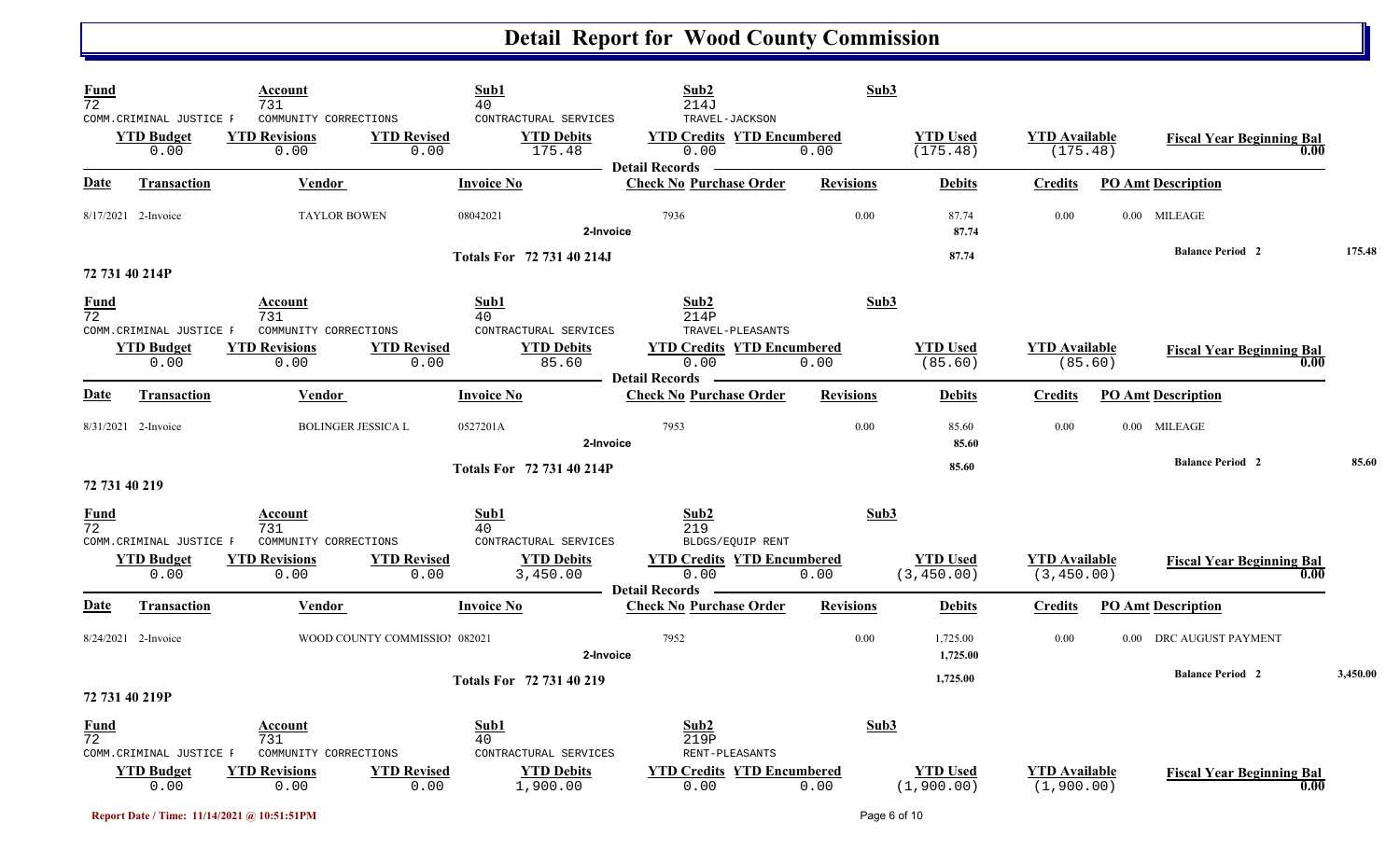|                                |                           |                                                                      |                                        | Detail Records —                                                   |                  |                                     |                                      |                                                                |           |
|--------------------------------|---------------------------|----------------------------------------------------------------------|----------------------------------------|--------------------------------------------------------------------|------------------|-------------------------------------|--------------------------------------|----------------------------------------------------------------|-----------|
| Date                           | <b>Transaction</b>        | <b>Vendor</b>                                                        | <b>Invoice No</b>                      | <b>Check No Purchase Order</b>                                     | <b>Revisions</b> | <b>Debits</b>                       | <b>Credits</b>                       | <b>PO Amt Description</b>                                      |           |
|                                | 8/10/2021 2-Invoice       | DICK WARNER RENTALS                                                  | 082021                                 | 7929<br>2-Invoice                                                  | 0.00             | 950.00<br>950.00                    | 0.00                                 | 0.00 RENT - AUGUST 2021                                        |           |
|                                |                           |                                                                      | Totals For 72 731 40 219P              |                                                                    |                  | 950.00                              |                                      | <b>Balance Period 2</b>                                        | 1,900.00  |
| 72 731 40 230                  |                           |                                                                      |                                        |                                                                    |                  |                                     |                                      |                                                                |           |
| <b>Fund</b><br>$\overline{72}$ | COMM. CRIMINAL JUSTICE F  | Account<br>731<br>COMMUNITY CORRECTIONS                              | Sub1<br>40<br>CONTRACTURAL SERVICES    | Sub2<br>230<br>CONTRACTED SERVICES                                 | Sub3             |                                     |                                      |                                                                |           |
|                                | <b>YTD Budget</b><br>0.00 | <b>YTD Revisions</b><br><b>YTD Revised</b><br>0.00                   | <b>YTD Debits</b><br>69,654.25<br>0.00 | <b>YTD Credits YTD Encumbered</b><br>0.00<br><b>Detail Records</b> | 0.00             | <b>YTD Used</b><br>(69, 654.25)     | <b>YTD</b> Available<br>(69, 654.25) | <b>Fiscal Year Beginning Bal</b>                               | 0.00      |
| <b>Date</b>                    | <b>Transaction</b>        | <b>Vendor</b>                                                        | <b>Invoice No</b>                      | <b>Check No Purchase Order</b>                                     | <b>Revisions</b> | <b>Debits</b>                       | <b>Credits</b>                       | <b>PO Amt Description</b>                                      |           |
| 8/3/2021<br>8/24/2021          | 2-Invoice<br>2-Invoice    | WV DRUG TESTING LABORA' 07072021<br>WV DRUG TESTING LABORA' 08142021 |                                        | 7928<br>7950                                                       | 0.00<br>0.00     | 11,363.34<br>58,290.91<br>69,654.25 | 0.00<br>0.00                         | JUNE 2021 REVENUE<br>$0.00\,$<br>JULY 2021 REVENUE<br>$0.00\,$ |           |
|                                |                           |                                                                      |                                        | 2-Invoice                                                          |                  |                                     |                                      | <b>Balance Period 2</b>                                        | 69,654.25 |
|                                | 72 731 40 230J            |                                                                      | Totals For 72 731 40 230               |                                                                    |                  | 69,654.25                           |                                      |                                                                |           |
| $\frac{Fund}{72}$              | COMM. CRIMINAL JUSTICE F  | Account<br>731<br>COMMUNITY CORRECTIONS                              | Sub1<br>40<br>CONTRACTURAL SERVICES    | Sub2<br>230J<br>CONTRACTUAL-JACKSON                                | Sub3             |                                     |                                      |                                                                |           |
|                                | <b>YTD Budget</b><br>0.00 | <b>YTD Revisions</b><br><b>YTD Revised</b><br>0.00                   | <b>YTD Debits</b><br>0.00<br>3,100.00  | <b>YTD Credits YTD Encumbered</b><br>0.00<br><b>Detail Records</b> | 0.00             | <b>YTD Used</b><br>(3, 100.00)      | <b>YTD</b> Available<br>(3, 100.00)  | <b>Fiscal Year Beginning Bal</b>                               | 0.00      |
| <u>Date</u>                    | <b>Transaction</b>        | <b>Vendor</b>                                                        | <b>Invoice No</b>                      | <b>Check No Purchase Order</b>                                     | <b>Revisions</b> | <b>Debits</b>                       | <b>Credits</b>                       | <b>PO Amt Description</b>                                      |           |
|                                | 8/17/2021 2-Invoice       | FREEDOM HOUSE RENTALS, 092021                                        |                                        | 7940<br>2-Invoice                                                  | 0.00             | 1,550.00<br>1,550.00                | 0.00                                 | SEPTEMBER RENT<br>$0.00\,$                                     |           |
|                                |                           |                                                                      | Totals For 72 731 40 230J              |                                                                    |                  | 1,550.00                            |                                      | <b>Balance Period 2</b>                                        | 3,100.00  |
|                                | 72 731 40 230R            |                                                                      |                                        |                                                                    |                  |                                     |                                      |                                                                |           |
| <b>Fund</b><br>72              | COMM.CRIMINAL JUSTICE F   | Account<br>731<br>COMMUNITY CORRECTIONS                              | Sub1<br>40<br>CONTRACTURAL SERVICES    | Sub2<br>230R<br>CONTRACTUAL-ROANE                                  | Sub3             |                                     |                                      |                                                                |           |
|                                | <b>YTD Budget</b><br>0.00 | <b>YTD Revised</b><br><b>YTD Revisions</b><br>0.00                   | <b>YTD Debits</b><br>1,100.00<br>0.00  | <b>YTD Credits YTD Encumbered</b><br>0.00<br>Detail Records -      | 0.00             | <b>YTD Used</b><br>(1, 100.00)      | <b>YTD</b> Available<br>(1, 100.00)  | <b>Fiscal Year Beginning Bal</b>                               | 0.00      |
| <b>Date</b>                    | <b>Transaction</b>        | <b>Vendor</b>                                                        | <b>Invoice No</b>                      | <b>Check No Purchase Order</b>                                     | <b>Revisions</b> | <b>Debits</b>                       | <b>Credits</b>                       | <b>PO Amt Description</b>                                      |           |
|                                | 8/17/2021 2-Invoice       | PHYLISS LANCE                                                        | 092021                                 | 7941<br>2-Invoice                                                  | 0.00             | 550.00<br>550.00                    | 0.00                                 | 0.00 SEPTEMBER RENT                                            |           |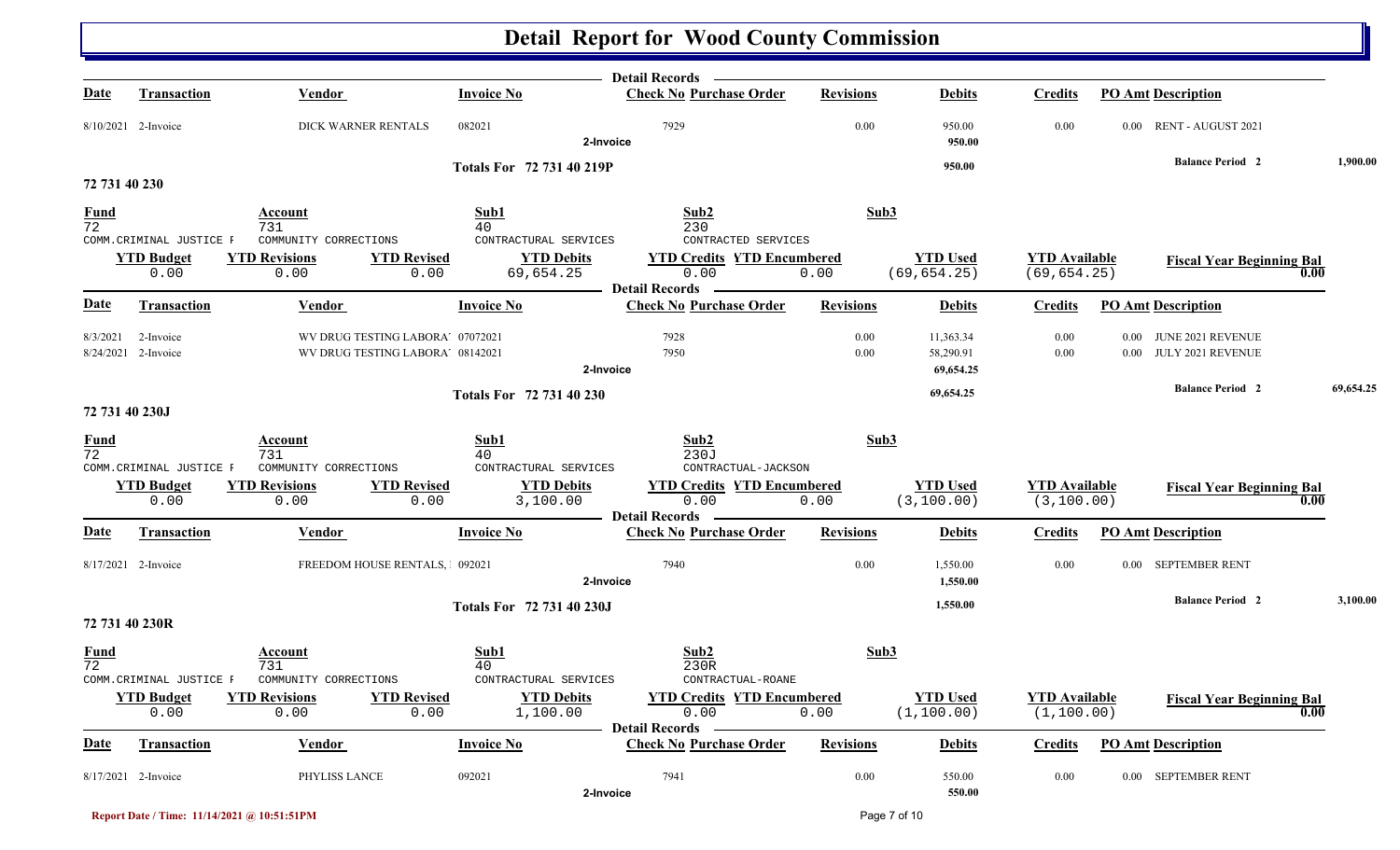|                                |                            |                                               |                    | <b>Totals For 72 731 40 230R</b> |                       |                                           |                  | 550.00                         |                                     |          | <b>Balance Period 2</b>                              | 1,100.00 |
|--------------------------------|----------------------------|-----------------------------------------------|--------------------|----------------------------------|-----------------------|-------------------------------------------|------------------|--------------------------------|-------------------------------------|----------|------------------------------------------------------|----------|
| 72 731 55 341                  |                            |                                               |                    |                                  |                       |                                           |                  |                                |                                     |          |                                                      |          |
| <u>Fund</u><br>$\overline{72}$ |                            | Account<br>731                                |                    | Sub1<br>55                       |                       | Sub2<br>341                               | Sub3             |                                |                                     |          |                                                      |          |
|                                | COMM.CRIMINAL JUSTICE F    | COMMUNITY CORRECTIONS                         |                    | COMMODITIES                      |                       | SUPPLIES/MATERIALS                        |                  |                                |                                     |          |                                                      |          |
|                                | <b>YTD Budget</b>          | <b>YTD Revisions</b>                          | <b>YTD Revised</b> | <b>YTD Debits</b>                |                       | <b>YTD Credits YTD Encumbered</b><br>0.00 |                  | <b>YTD</b> Used<br>(6, 724.71) | <b>YTD Available</b><br>(7, 113.51) |          | <b>Fiscal Year Beginning Bal</b>                     | 0.00     |
|                                | 0.00                       | 0.00                                          | 0.00               | 6,724.71                         | <b>Detail Records</b> |                                           | 388.80           |                                |                                     |          |                                                      |          |
| Date                           | <b>Transaction</b>         | Vendor                                        |                    | <b>Invoice No</b>                |                       | <b>Check No Purchase Order</b>            | <b>Revisions</b> | <b>Debits</b>                  | <b>Credits</b>                      |          | <b>PO Amt Description</b>                            |          |
|                                |                            |                                               |                    |                                  |                       |                                           |                  |                                |                                     |          |                                                      |          |
|                                | 8/16/2021 1-Purchase Order | <b>MHS</b>                                    |                    |                                  | 1-Purchase Order      | 84740                                     | 0.00             | 0.00                           | 0.00                                | 388.80   | LS/CMI CLIENT ASSESSMENT FORMS; SHII                 |          |
| 8/3/2021                       | 2-Invoice                  | DIVISION OF ADMINISTRATI <sup>070921-21</sup> |                    |                                  |                       | 7921                                      | 0.00             | 15.00                          | 0.00                                | $0.00\,$ | 04/01 - 06/30/2021                                   |          |
| 8/3/2021                       | 2-Invoice                  | TYLER MOUNTAIN WATER C 7486181                |                    |                                  |                       | 7925                                      | 0.00             | 28.90                          | 0.00                                |          | 0.00 CUST NO 377776                                  |          |
| 8/3/2021                       | 2-Invoice                  | West Virginia Certification Board 07282021    |                    |                                  |                       | 7927<br>84664                             | 0.00             | 175.00                         | 0.00                                |          | (175.00) WV RECERTIFICATION 2 YEARS - AMY CH         |          |
| 8/10/2021                      | 2-Invoice                  | TIANO-KNOPP ASSOC., INC.                      |                    | 07222021A                        |                       | 7933                                      | 0.00             | 500.00                         | 0.00                                | $0.00\,$ | <b>CARES ACT - JUNE 2021</b>                         |          |
|                                | 8/17/2021 2-Invoice        | TIANO-KNOPP ASSOC., INC.                      |                    | 08092021A                        |                       | 7942                                      | 0.00             | 500.00                         | 0.00                                | $0.00\,$ | CARES ACT - JULY 2021                                |          |
|                                | 8/17/2021 2-Invoice        | TIANO-KNOPP ASSOC., INC.                      |                    | 08092021A                        |                       | 7942                                      | 0.00             | 417.00                         | $0.00\,$                            | $0.00\,$ | COMMUNITY CORRECTIONS - JULY 2021                    |          |
| 8/17/2021                      | 2-Invoice                  | WOOD COUNTY WASTE                             |                    | 08242021                         |                       | 7944                                      | 0.00             | 158.91                         | 0.00                                | $0.00\,$ | ACCT JO32                                            |          |
|                                | 8/24/2021 2-Invoice        | WOOD COUNTY COMMISSIOI 2039                   |                    |                                  |                       | 7951                                      | 0.00             | 3,440.00                       | 0.00                                | $0.00\,$ | <b>INSURANCE COVERAGE 2021/2022</b>                  |          |
|                                |                            |                                               |                    |                                  | 2-Invoice             |                                           |                  | 5,234.81                       |                                     |          |                                                      |          |
|                                |                            |                                               |                    |                                  |                       |                                           |                  |                                |                                     |          |                                                      |          |
| 72 731 55 341J                 |                            |                                               |                    | Totals For 72 731 55 341         |                       |                                           |                  | 5,234.81                       |                                     | 213.80   | <b>Balance Period 2</b>                              | 6,724.71 |
|                                |                            |                                               |                    |                                  |                       |                                           |                  |                                |                                     |          |                                                      |          |
| <b>Fund</b><br>72              |                            | Account<br>731                                |                    | Sub1<br>55                       |                       | Sub2<br>341J                              | Sub3             |                                |                                     |          |                                                      |          |
|                                | COMM. CRIMINAL JUSTICE F   | COMMUNITY CORRECTIONS                         |                    | COMMODITIES                      |                       | SUPPLIES-JCDR                             |                  |                                |                                     |          |                                                      |          |
|                                | <b>YTD Budget</b>          | <b>YTD Revisions</b>                          | <b>YTD Revised</b> | <b>YTD Debits</b>                |                       | <b>YTD Credits YTD Encumbered</b>         |                  | <b>YTD Used</b>                | <b>YTD</b> Available                |          | <b>Fiscal Year Beginning Bal</b>                     |          |
|                                | 0.00                       | 0.00                                          | 0.00               | 1,029.50                         |                       | 0.00                                      | 72.27            | (1,029.50)                     | (1, 101.77)                         |          |                                                      | 0.00     |
| Date                           | Transaction                | Vendor                                        |                    | <b>Invoice No</b>                | <b>Detail Records</b> | <b>Check No Purchase Order</b>            | <b>Revisions</b> | <b>Debits</b>                  | <b>Credits</b>                      |          | <b>PO Amt Description</b>                            |          |
| 8/2/2021                       | 1-Purchase Order           | WALMART                                       |                    |                                  |                       | 84684                                     | 0.00             | 0.00                           | 0.00                                |          | 52.27 binders, keys, board, folders, etc.            |          |
| 8/19/2021                      | 1-Purchase Order           | <b>WALMART</b>                                |                    |                                  |                       | 84777                                     | 0.00             | 0.00                           | 0.00                                |          | 7.00 styrofoam cups                                  |          |
| 8/19/2021                      | 1-Purchase Order           | <b>WALMART</b>                                |                    |                                  |                       | 84777                                     | 0.00             | 0.00                           | 0.00                                | 6.00     | 4 pack tissues                                       |          |
| 8/19/2021                      | 1-Purchase Order           | WALMART                                       |                    |                                  |                       | 84777                                     | 0.00             | 0.00                           | 0.00                                |          | 7.00 handsoap refills                                |          |
|                                |                            |                                               |                    |                                  | 1-Purchase Order      |                                           |                  |                                |                                     |          |                                                      |          |
|                                | 8/17/2021 2-Invoice        | CRYSTAL SPRING WATER                          |                    | 07211703                         |                       | 7937                                      | 0.00             | 8.00                           | 0.00                                | $0.00\,$ | DAYREP - JULY RENT                                   |          |
|                                | 8/17/2021 2-Invoice        | <b>CRYSTAL SPRING WATER</b>                   |                    | 699229                           |                       | 7937                                      | 0.00             | 13.50                          | 0.00                                | $0.00\,$ | <b>DAYREP - WATER</b>                                |          |
|                                |                            |                                               |                    |                                  | 2-Invoice             |                                           |                  | 21.50                          |                                     |          |                                                      |          |
| 8/9/2021                       | 5-Journal Entry            | THE DULUTH MODEL                              |                    | 20210805072001                   |                       | 84637                                     | 0.00             | 1,000.00                       | 0.00                                |          | $(1,000.00)$ BIPP TREATMENT TRAINING - WENDY S. $\&$ |          |
|                                |                            |                                               |                    |                                  | 5-Journal Entry       |                                           |                  | 1,000.00                       |                                     |          |                                                      |          |
|                                |                            |                                               |                    | Totals For 72 731 55 341J        |                       |                                           |                  | 1.021.50                       |                                     | (927.73) | <b>Balance Period 2</b>                              | 1,029.50 |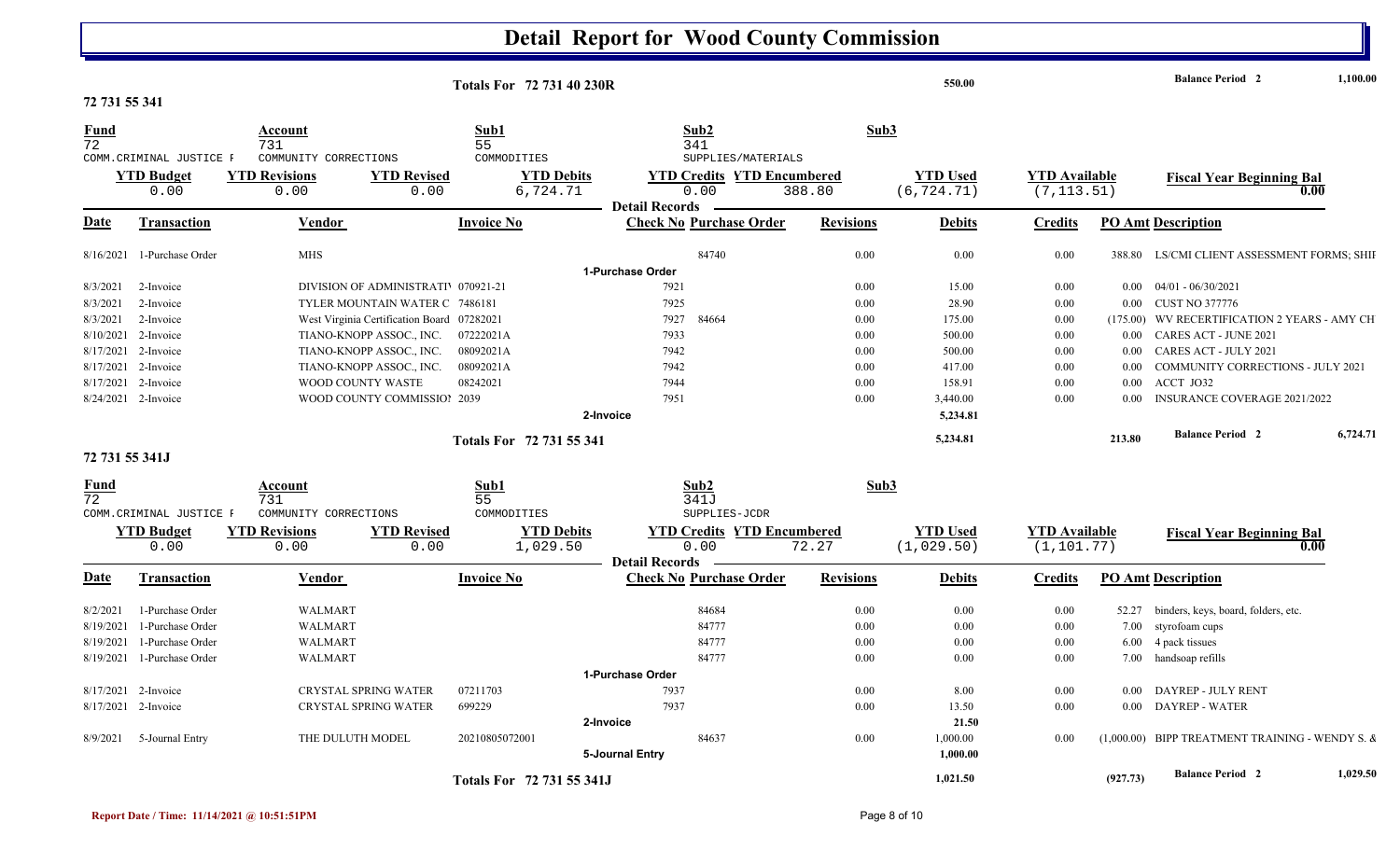### **72 731 55 341R**

| <b>Fund</b><br>72   |                          | <b>Account</b><br>731        |                                      | Sub1<br>55                | Sub <sub>2</sub><br>341R          | Sub3             |                 |                      |          |                                                  |
|---------------------|--------------------------|------------------------------|--------------------------------------|---------------------------|-----------------------------------|------------------|-----------------|----------------------|----------|--------------------------------------------------|
|                     | COMM. CRIMINAL JUSTICE F | COMMUNITY CORRECTIONS        |                                      | COMMODITIES               | SUPPLIES-ROANE COUNTY             |                  |                 |                      |          |                                                  |
|                     | <b>YTD Budget</b>        | <b>YTD Revisions</b>         | <b>YTD Revised</b>                   | <b>YTD Debits</b>         | <b>YTD Credits YTD Encumbered</b> |                  | <b>YTD Used</b> | <b>YTD Available</b> |          | <b>Fiscal Year Beginning Bal</b>                 |
|                     | 0.00                     | 0.00                         | 0.00                                 | 182.16                    | 0.00                              | 408.55           | (182.16)        | (590.71)             |          | 0.00                                             |
|                     |                          |                              |                                      |                           | <b>Detail Records</b>             |                  |                 |                      |          |                                                  |
| <b>Date</b>         | <b>Transaction</b>       | Vendor                       |                                      | <b>Invoice No</b>         | <b>Check No Purchase Order</b>    | <b>Revisions</b> | <b>Debits</b>   | <b>Credits</b>       |          | <b>PO Amt Description</b>                        |
| 8/2/2021            | 1-Purchase Order         | <b>AMAZON</b>                |                                      |                           | 84682                             | 0.00             | 0.00            | 0.00                 | 179.99   | Injet Printer/Scanner/Copier for Ritchie Co DRC  |
| 8/19/2021           | 1-Purchase Order         | <b>AMAZON</b>                |                                      |                           | 84772                             | 0.00             | 0.00            | 0.00                 | 97.62    | Clorox Power Srpayer Disinfectant Cleaner        |
| 8/19/2021           | 1-Purchase Order         | <b>AMAZON</b>                |                                      |                           | 84772                             | 0.00             | 0.00            | 0.00                 | 23.94    | Clorox Disinfectant Cleaner for Spayer Devices 6 |
|                     |                          |                              |                                      |                           | 1-Purchase Order                  |                  |                 |                      |          |                                                  |
|                     | 8/10/2021 2-Invoice      |                              | WASTE MANAGEMENT OF W 7106480-1788-1 |                           | 7934                              | 0.00             | 62.18           | 0.00                 | $0.00\,$ | CUST ID 16-63637-02005                           |
|                     | 8/24/2021 2-Invoice      |                              | TYLER MOUNTAIN WATER C 7530747       |                           | 7948                              | 0.00             | 57.80           | 0.00                 | $0.00\,$ | <b>CUST NO 377776</b>                            |
|                     |                          |                              |                                      |                           | 2-Invoice                         |                  | 119.98          |                      |          |                                                  |
| 8/9/2021            | 5-Journal Entry          |                              | WASTE MANAGEMENT OF W 20210805053001 |                           |                                   | 0.00             | 62.18           | 0.00                 | 0.00     | WOOD CO FINANCE-4019-WASTE MGMT V                |
|                     |                          |                              |                                      |                           | 5-Journal Entry                   |                  | 62.18           |                      |          |                                                  |
|                     |                          |                              |                                      | Totals For 72 731 55 341R |                                   |                  | 182.16          |                      | 301.55   | <b>Balance Period 2</b><br>182.16                |
|                     | 72 731 55 341W           |                              |                                      |                           |                                   |                  |                 |                      |          |                                                  |
| <b>Fund</b><br>72   |                          | Account                      |                                      | Sub1                      | Sub <sub>2</sub>                  | Sub3             |                 |                      |          |                                                  |
|                     | COMM. CRIMINAL JUSTICE F | 731<br>COMMUNITY CORRECTIONS |                                      | 55<br>COMMODITIES         | 341W<br>SUPPLIES-WOOD COUNTY      |                  |                 |                      |          |                                                  |
|                     | <b>YTD Budget</b>        | <b>YTD Revisions</b>         | <b>YTD Revised</b>                   | <b>YTD Debits</b>         | <b>YTD Credits YTD Encumbered</b> |                  | <b>YTD Used</b> | <b>YTD Available</b> |          | <b>Fiscal Year Beginning Bal</b>                 |
|                     | 0.00                     | 0.00                         | 0.00                                 | 3,462.22                  | 0.00                              | 266.77           | (3, 462.22)     | (3, 728.99)          |          | 0.00                                             |
|                     |                          |                              |                                      |                           | <b>Detail Records</b>             |                  |                 |                      |          |                                                  |
| <b>Date</b>         | <b>Transaction</b>       | <b>Vendor</b>                |                                      | <b>Invoice No</b>         | <b>Check No Purchase Order</b>    | <b>Revisions</b> | <b>Debits</b>   | <b>Credits</b>       |          | <b>PO Amt Description</b>                        |
| 8/19/2021           | 1-Purchase Order         | <b>AMAZON</b>                |                                      |                           | 84754                             | 0.00             | 0.00            | 0.00                 | 47.00    | HP Inkjet 53A cartridge - Glen                   |
| 8/19/2021           | 1-Purchase Order         | <b>AMAZON</b>                |                                      |                           | 84754                             | 0.00             | 0.00            | 0.00                 |          | 10.32 4 pk tissue boxes                          |
| 8/19/2021           | 1-Purchase Order         | <b>AMAZON</b>                |                                      |                           | 84754                             | 0.00             | 0.00            | 0.00                 | 12.79    | Lysol Disinfectant Spray 3 pk                    |
| 8/19/2021           | 1-Purchase Order         | <b>AMAZON</b>                |                                      |                           | 84754                             | 0.00             | 0.00            | 0.00                 | 16.99    | 600 ct Dixie cups lobby                          |
| 8/19/2021           | 1-Purchase Order         | <b>AMAZON</b>                |                                      |                           | 84754                             | 0.00             | 0.00            | 0.00                 | 17.92    | 600 ct Dixie cups lobby                          |
| 8/19/2021           | 1-Purchase Order         | <b>AMAZON</b>                |                                      |                           | 84754                             | 0.00             | 0.00            | 0.00                 |          | 8.19 3 pk disinfecting wipes                     |
| 8/19/2021           | 1-Purchase Order         | <b>AMAZON</b>                |                                      |                           | 84754                             | 0.00             | 0.00            | 0.00                 | 9.72     | 8 pk 9V batteries for fire dectors               |
| 8/19/2021           | 1-Purchase Order         | <b>AMAZON</b>                |                                      |                           | 84754                             | 0.00             | 0.00            | 0.00                 | 41.85    | 2 pk Brother ink cartrdige LC30172PK XL          |
| 8/19/2021           | 1-Purchase Order         | <b>AMAZON</b>                |                                      |                           | 84778                             | 0.00             | 0.00            | 0.00                 | 25.00    | Canon Pixma 245XL ink Kayla Deem's office        |
| 8/19/2021           | 1-Purchase Order         | <b>AMAZON</b>                |                                      |                           | 84778                             | 0.00             | 0.00            | 0.00                 | 29.00    | Canon Pixma 246XL ink Kayla Deem's office        |
|                     |                          |                              |                                      |                           | 1-Purchase Order                  |                  |                 |                      |          |                                                  |
| 8/17/2021 2-Invoice |                          |                              |                                      |                           |                                   |                  |                 |                      |          |                                                  |
|                     |                          |                              | <b>CRYSTAL SPRING WATER</b>          | 698988                    | 7937                              | 0.00             | 9.00            | 0.00                 | 0.00     | <b>DAYREP - WATER</b>                            |
| 8/17/2021           | 2-Invoice                |                              | <b>CRYSTAL SPRING WATER</b>          | 699025                    | 7937                              | 0.00             | 19.00           | 0.00                 | 0.00     | <b>DAYREP - WATER</b>                            |
|                     | 8/17/2021 2-Invoice      |                              | <b>CRYSTAL SPRING WATER</b>          | 673689                    | 7937                              | 0.00             | 24.00           | 0.00                 | 0.00     | <b>DAYREP - WATER</b>                            |